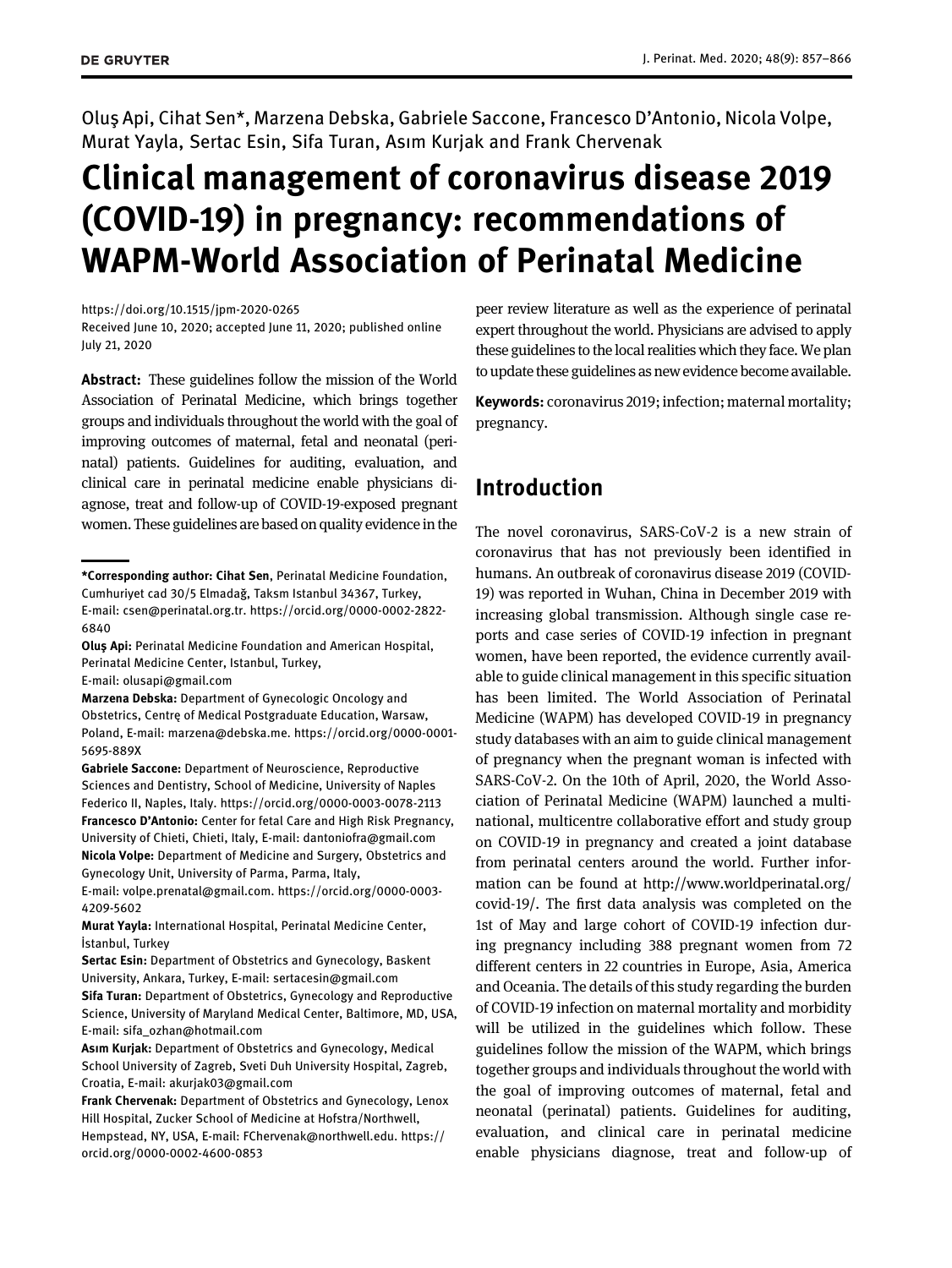COVID-19-exposed pregnant women. These guidelines are based on quality evidence in the peer review literature as well as the experience of perinatal expert throughout the world. Physicians are advised to apply these guidelines to the local realities which they face. We plan to update these guidelines as new evidence become available.

# (1) How is COVID-19 diagnosed in symptomatic pregnant women? (chest CT? RT-PCR? IgM and IgG antibody testing?)

Diagnosis of acute COVID-19 in pregnant women is made using clinical, laboratory and radiological features, as in the general population. However, the symptoms and radiological findings of COVID-19 are non-specific. The most common symptoms for COVID-19 is fever and dry cough, tiredness, smell and taste disturbance in the general population [[1](#page-7-0)]. Among these, fever is the most common symptom occurring at the beginning or sometimes during the course of the infection (98.6%) followed by fatigue (69.6%) and then dry cough (59.4%) in the general population [\[2](#page-8-0)]. Smell and taste disturbance is also among the predominant symptoms with 64.4% prevalence [[1](#page-7-0)]. Caseseries and a limited number of systematic reviews of pregnant women indicate that majority of pregnant women experience only mild or moderate cold/flu-like symptoms. Cough, fever, headache, and smell and taste disturbance are among the other most common symptoms in pregnant women whereas shortness of breath, myalgia, sore throat and diarrhoea are among the less common symptoms [[3](#page-8-1)]. Pregnant women living in an outbreak area who present with one or a combination of more than one of the symptoms should be tested for SARS-CoV-2.

We do not currently recommend using chest CT scans or X-rays as a first-line test for diagnosing COVID-19 in symptomatic pregnant women since radiologic findings in COVID-19 are not specific and overlap with other infections [[4, 5\]](#page-8-2). Most radiology societies have similarly commented against using CT as a screening test for or as a first-line test to diagnose COVID-19 [\[4\]](#page-8-2). Typical features of most viral pneumonias on CT at initial presentation are bilateral multilobar ground-glass opacities with a peripheral or posterior distribution [[2](#page-8-0)]. Crazy paving, subpleural dominance and consolidation are other radiological signs which may develop at later stages [\[5, 6](#page-8-3)]. A chest CT scan or X-ray may be necessary for patients with respiratory difficulty such as reduced  $SpO<sub>2</sub>$  or increased respiratory rate in order to document the pulmonary parenchymal involvement and categorize the severity of the disease. CT scan of the chest can be safely performed in

pregnancy as the dosage of ionizing radiation is not believed to be teratogenic [\[7, 8](#page-8-4)]. However, the role of the CT scan of the chest is limited.

We need more specific tests to diagnose COVID-19, namely tests which identify the SARS-CoV-2 virus antigen or antibodies produced in the host's body in response to infection. However, these types of tests have variable detection rates for SARS-CoV-2. The clinical sensitivity of RT-PCR analyses ranges from 66 to 80% predominantly due to improper sample collection (due to improper technique and quality of sampling, improper time of sample collection such as too late or too early, improper sample storage, variation in viral presence in nasopharyngeal secretions, etc.) [[9, 10\]](#page-8-5). Despite the accuracy of the RT-PCR testing for most viruses is far from perfect, reversetranscription polymerase chain reaction test (RT-PCR) is considered the gold standard of diagnosis for COVID-19 and other viral infections [[9](#page-8-5)].

Therefore, when a pregnant woman presents with classic symptoms of COVID-19 and is in an outbreak area, it is suggested to diagnose a person with the disease in spite of a negative RT-PCR test due to its low accuracy. Due to the relative low sensitivity of RT-PCR testing, serological tests showing specific IgM appearing about a week post-infection and IgG produced two to four weeks post-infection, have been rapidly produced by manufacturers for diagnosing COVID-19, with the hope of yielding quicker and more accurate test results. It is unfortunate that the U.S. Food and Drug Administration (FDA) allowed manufacturers to sell their tests without first having appropriate data evaluation and with the relaxed requirements to allow rapid development of antibody tests. Although companies declare above 90% sensitivity and 80–95% specificity, the scientific evidence on the sensitivity and specificity of these tests is poorly documented. On the other hand, the current antibody tests may crossreact with other human coronaviruses, resulting in false positives. Furthermore, these serological tests might accurately detect antibodies in severely ill patients with less accuracy in patients with fewer antibodies (such as asymptomatic infection, mild infection, infection in immunocompromised people with no antibody production) which may lead false negatives. Additionally, IgG sensitivity is known to increase with time and symptoms. Similarly, some studies have also shown that most people with SARS-CoV-2 do not seroconvert until at least 11– 12 days after symptom onset [\[11\]](#page-8-6). Thus, testing a woman with recent onset of symptoms for SARS-CoV-2 IgM antibodies would yield false-negative results. The only appropriate use of antibody testing for active infection may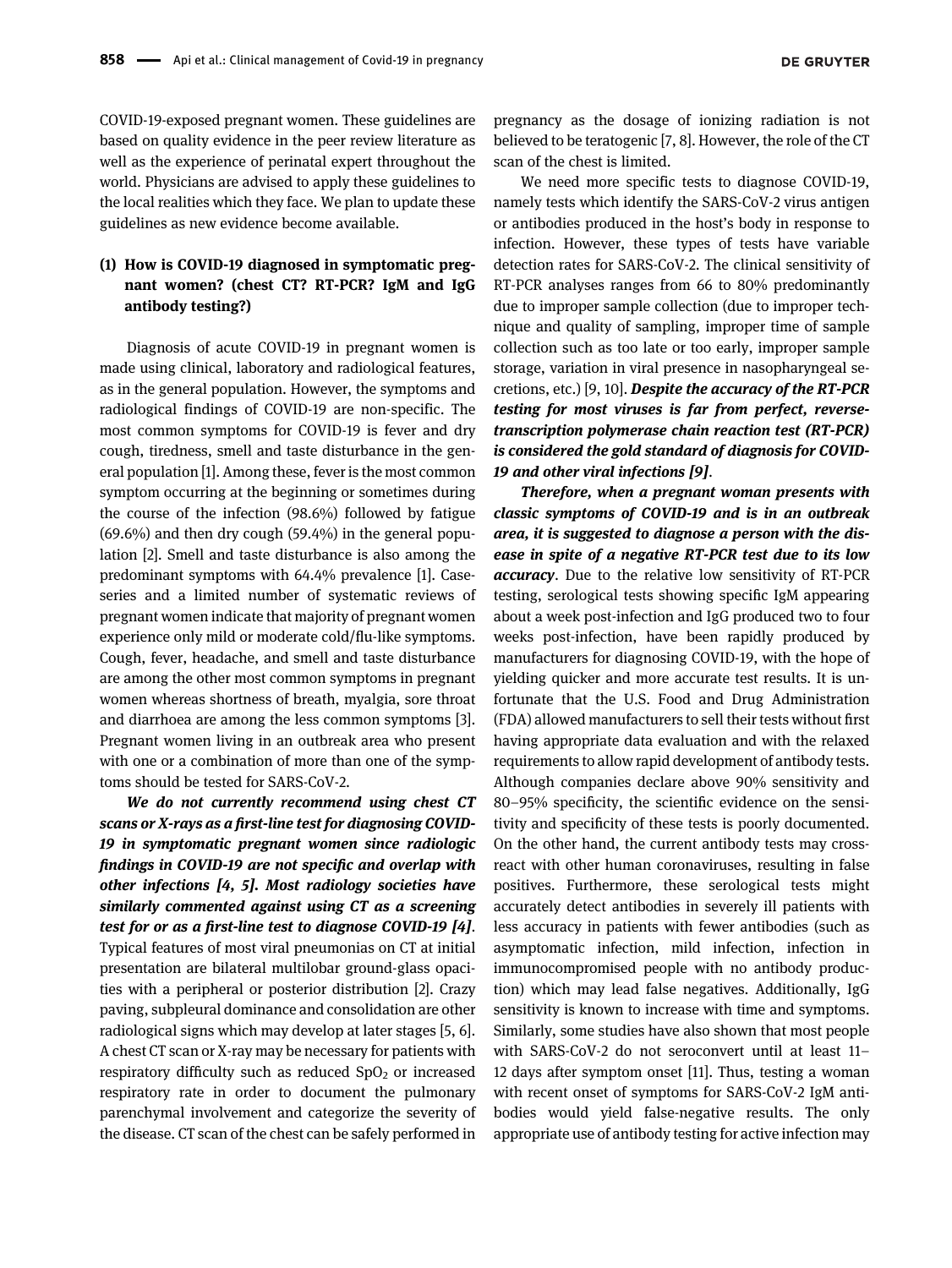be for people who have had symptoms for over a week but are PCR negative [[11](#page-8-6)]. Therefore, we do not recommend routine serological testing to diagnose active COVID-19 in symptomatic pregnant women with negative RT-PCR.

### (2) Should we screen all pregnant women admitted for labour for SARS-CoV-2?

Several studies have documented SARS-CoV-2 infection in asymptomatic patients and pre-symptomatic patients. The presence of asymptomatic infection with SARS-CoV-2 has been documented in 13% of children and in 50% of health-care workers in two different studies [[12\]](#page-8-7). Since asymptomatic persons are not routinely tested in the general population, the prevalence of asymptomatic infection and detection of pre-symptomatic infection is not well understood.

Since pregnant women are continuing to deliver and will be delivering during this pandemic period, they are frequently being admitted to the hospital for labour during these challenging times. Asymptomatic and presymptomatic pregnant women might contribute to SARS-CoV-2 transmission to their neonates, other patients and health care teams. Studies from pregnant women have reported striking prevalence of asymptomatic infection among pregnant women. A study from New York, one of the hot spots of the pandemics, has reported 32.6% of their pregnant population had no COVID-19 associated symptoms at initial presentation, 71.4% developed symptoms or signs of COVID-19 infection over the course of their delivery admission or early after postpartum discharge and 85% of these initially asymptomatic patients were identified upon universal screening [\[13\]](#page-8-8). Another study from New York similarly reported their results of universal screening in pregnant women [[14\]](#page-8-9). In this study, nasopharyngeal swabs were obtained from 210 of the 211 women who did not have symptoms of COVID-19; of these women, 13.7% were found to be positive for SARS-CoV-2 and 87.9% of these SARS-CoV-2 positive patients had no symptoms of COVID-19 at presentation. Similar to these reports, the analysis of our WAPM COVID-19 registry revealed a rate of 24.2% COVID-19 in asymptomatic pregnant women [[15](#page-8-10)]. These studies underscore the risk of COVID-19 among asymptomatic obstetrical patients. The potential benefits of a universal testing approach may provide an important opportunity to protect mothers, babies, and health care teams. However, these prevalences might have limited generalizability to geographic regions with lower rates of infection. Therefore, we recommend all health care teams to be aware of the asymptomatic infection risk in pregnant women and the institutions in high prevalence

areas may opt for universal screening of SARS-CoV-2 for their obstetrical patients admitted for labor if they have accessible test facilities. This recommendation might not be applicable for health care systems in areas of low prevalences or low resources.

# (3) Is the clinical course of COVID-19 different in pregnant women when compared with the general population?

The largest cohort of >44,000 patients with COVID-19 from China showed that illness severity is mild to moderate with mild symptoms up to mild pneumonia in 81% whereas it is severe with dyspnea, hypoxia, or >50% lung involvement on imaging in 14% of the population. The disease course is classified as critical with respiratory failure, shock, or multiorgan system dysfunction in 5% of the population [[16\]](#page-8-11). The previous serious experiences with pregnant women during influenza, H1N1, SARS and MERS pandemics have raised important concerns regarding the course of COVID-19 in obstetrical patients. These infections led to more severe disease courses with increased rates of intensive care unit admissions and case-fatality rates in the pregnant women when compared to the general population [17–[21\]](#page-8-12).

Although the data from the pregnant population is not as extensive as the data from the general population, some convincing data has started to emerge and COVID-19 disease severity in pregnancy seems to be similar to the non-pregnant population [[13, 15, 22, 23](#page-8-8)]. Most of the women (85–86%) contracting SARS-CoV-2 will exhibit mild disease characteristics and the rates of severe disease varies between 9.3 and 11.1% and the rates of critical disease varies between 2 and 6.9%, which are just as similar to the general population  $[13, 15, 22-24]$  $[13, 15, 22-24]$  $[13, 15, 22-24]$ . Our COVID-19 Registry results have shown that the most important parameters associated with composite adverse maternal outcome were earlier gestational age at infection, the presence of shortening of breath, bilateral CT abnormalities and increased LDH levels [[15](#page-8-10)]. Awareness of such risk factors associated with severe or critical disease would help the health care teams to manage these women better. Since our registry is a large cohort of pregnant women with COVID-19, women with these risk factors may be categorized as high-risk women for developing severe or critical disease and managed accordingly until new supporting or opposing data emerges.

On the other hand, most studies have suggested that maternal mortality rates are not increased in COVID-19 in contrast to previous pandemics of H1N1 and SARS. Most studies with a limited number of pregnant women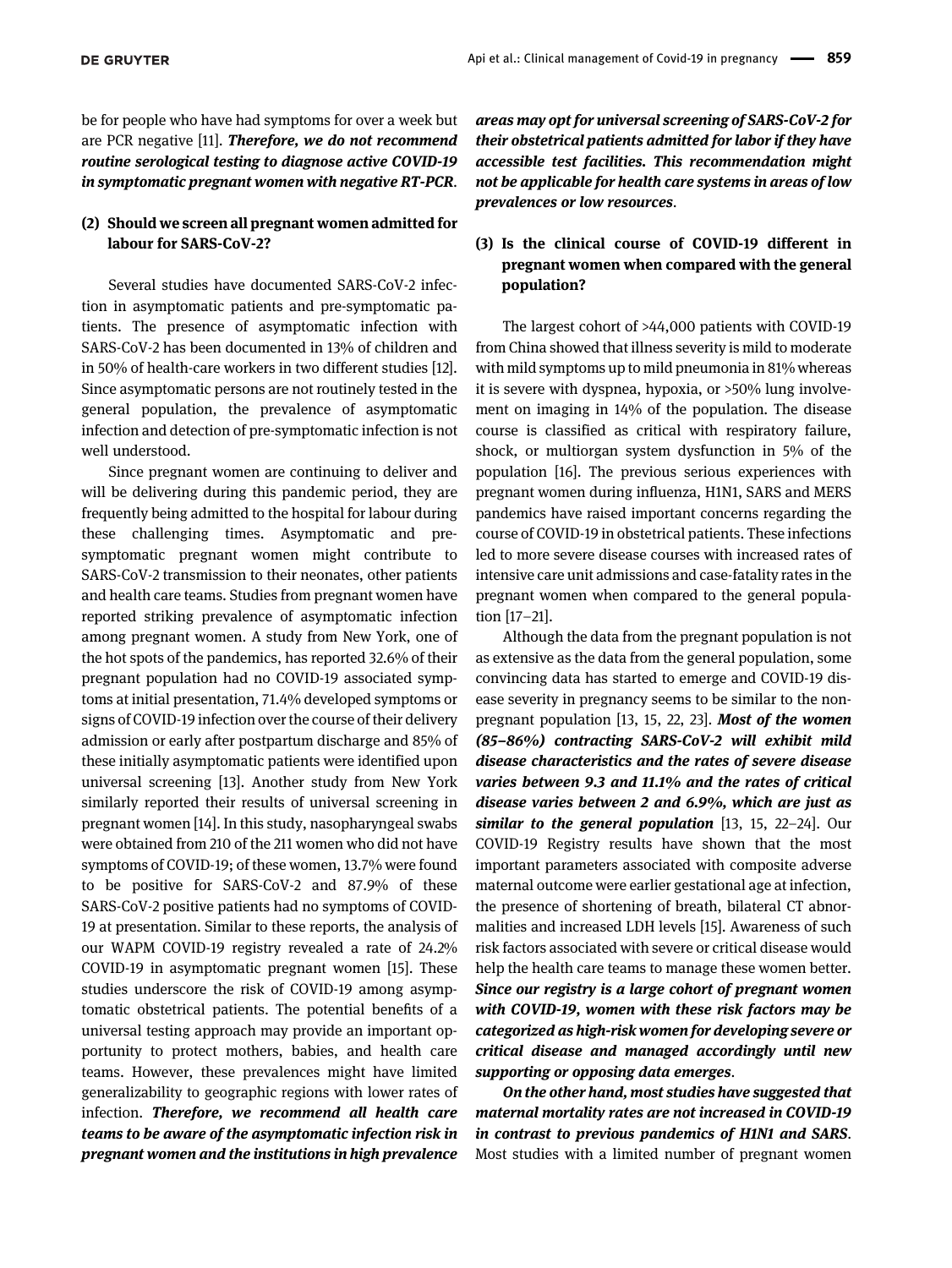have reported almost zero maternal deaths [22–[25](#page-8-13)]. The maternal mortality rate of the largest cohort of WAPM COVID-19 Registry was calculated as 0.8% [[15\]](#page-8-10). Among the three maternal deaths, only one had a co-morbidity (pregestational DM Type II) and one had preeclampsia with the last one having no co-morbidities or pregnancy-related disorders. A recent multi-institution case series from Iran reported the characteristics of nine critically ill pregnant women infected with SARS-CoV-2 [\[26](#page-8-14)]. At the time of their reporting, seven of nine died, one remained critically ill and ventilator-dependent, and only one recovered after a prolonged hospitalization. The maternal outcomes were more found to be more severe when compared to other high and low-risk family members. Although this study was not a surveillance cohort and did not report any mortality rate, the fatal cases reported in this study demonstrate it is not zero as shown also in our large cohort [[15, 26\]](#page-8-10). As a summary, maternal mortality rates seem to be not increased extensively in COVID-19 in contrast to previous pandemics of H1N1 and SARS but we recommend caution in calculating estimates of attributable risk with pregnancy. Obstetrical patients and healthcare teams should not be reassured for the absolute absence of death among pregnant women until more comprehensive pregnancy data is collected.

### (4) Is the rate of perinatal complications increased due to maternal COVID-19?

Complications of other respiratory viral illnesses including H1N1, SARS and MERS include spontaneous abortion, preterm labor, premature rupture of membranes, intrauterine growth restriction, intrauterine fetal death and neonatal death [\[27\]](#page-8-15). Elevated temperature in early pregnancy might be associated with an increased rate of birth defects such as neural tube defects, cleft lip and limb reduction defects [[28, 29\]](#page-8-16). Therefore, similar complications would be expected in pregnancies infected with SARS-CoV-2 however increased rates of miscarriage, intrauterine growth restriction (IUGR) and intrauterine fetal death (IUFD) have not been reported for COVID-19 up to now [[22](#page-8-13)– [26](#page-8-13)]. This may be due to the fact that most case-series of pregnant women with COVID-19 include pregnancies at their third trimesters, almost all of which are delivered shortly after the diagnosis of the infection most probably due to obstetricians' fear of maternal clinical deterioration in respect to previous experience other respiratory viral infections [22–[26](#page-8-13)]. Since the SARS-CoV-2 is a very young virus of five months of age, the long-term perinatal consequences such as fetal organ malformations, IUGR, IUFD in recovering pregnant women when infected in their first or second trimester are not known for this time being, but close surveillance of these women till the end of their pregnancies will be able to answer this. Eight percent of women in WAPM COVID-19 registry including 388 patients were diagnosed in the first, 22.2% in the second and 69.8% in the third trimester of pregnancy [\[15\]](#page-8-10). The results of the continuing pregnancies will let us gain more information about the effect of COVID-19 in the first and second trimesters. On the other hand, the miscarriage rate was 2.3%, intrauterine fetal demise 2.3% and neonatal death rate was 2%, with an overall rate of perinatal death of 4.2% in the WAPM COVID-19 registry [[15](#page-8-10)]. All neonatal mortality in the registry were considered as prematurity-related adverse events.

The placental viral infection with SARS-CoV has been previously shown to cause thrombotic vasculopathy resulting impaired fetal vascular perfusion [\[30](#page-8-17)]. A small study of three placentas from mothers infected with SARS-CoV-2 infection in the 1st and 2nd trimester of pregnancy has similarly reported increased amount of fibrin deposition and one case of placental infarction which might be clinically relevant [\[31\]](#page-8-18). Therefore, there is an urgent need for perinatal results of women infected in early and mid-pregnancy in order to manage these pregnancies better and the upcoming analysis of the registries will be able to answer this difficult question.

On the other hand, there exists more extensive data on the perinatal effects of COVID-19 in the third trimester. **The** most remarkable effect of COVID-19 infection in the third trimester is preterm delivery. Studies have reported preterm birth rates (before 37 weeks) as 5, 21.2, 39 and 41% [[13, 23, 24, 32\]](#page-8-8). WAPM COVID-19 registry analysis also yielded a higher rate of preterm birth in pregnant women infected with SARS-CoV-2 compared to the general population [\[15](#page-8-10)]. It should be emphasized that this observed increase in the rate of preterm birth in obstetrical patients is not related to spontaneous onset of uterine contractions, but mostly due to elective induction of labor or cesarean section before term with the indication of maternal COVID-19. This increased interventional approach of the obstetricians is understandable given the sudden emergence of a pandemic with a novel virus responsible for a respiratory syndrome potentially worse in the pregnant population than the general population, as previously observed with H1N1, SARS and MERS. The delivery of pregnant women with severe or critically ill disease was most probably thought to reduce the burden of the fetus on the pulmonary system and the diaphragm. The rate of spontaneous preterm labor in pregnant with COVID-19 may be lower when the indications leading to preterm birth is scruti*nized*. This rate may be as low as  $5-6.1\%$  and the most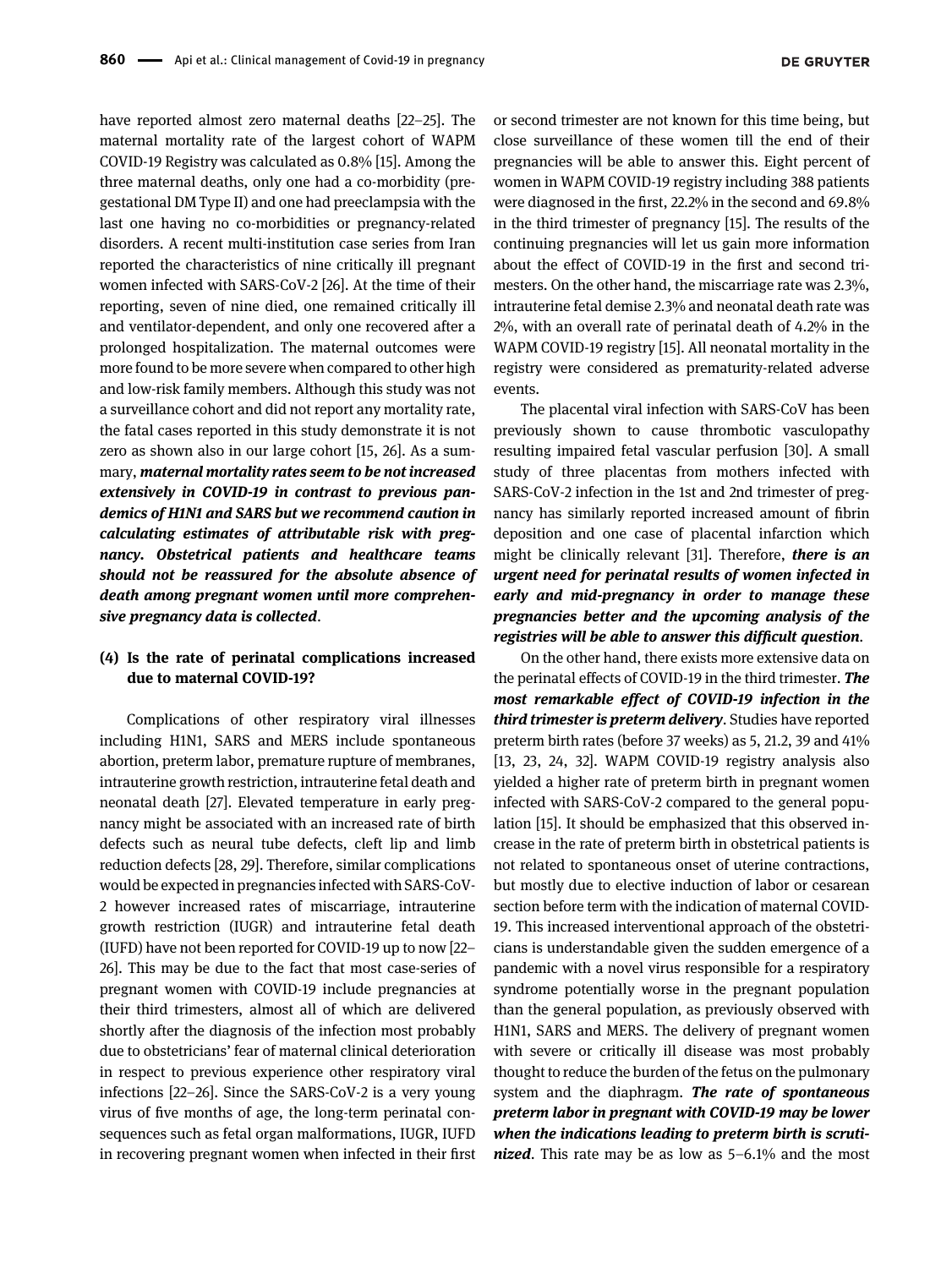common indication is the preterm rupture of membranes [[13, 24](#page-8-8)]. Preterm rupture of membranes (PPROM) is a frequent finding in pregnant women with COVID-19, with rates of 6.1, 20.7 and 26.5% [[23, 24, 32](#page-8-19)]. The increased cytokine release due to maternal inflammation, hypoxia, and pro-thrombotic state in COVID-19 might be the causative factors for PPROM leading to spontaneous preterm labor.

Finally, the rates of stillbirth and neonatal death in maternal COVID-19 do not seem to be increased above the baseline risk. However, neonatal death or stillbirth may be occasionally encountered especially in case of with severe or critical disease [\[23, 25, 26, 34](#page-8-19)]. Furthermore, the perinatal mortality may be expected to be higherin COVID-19 leading to maternal death, however this data needs to be confirmed [\[32](#page-8-20)]. The pathophysiology behind fetal or neonatal death may be due to the organ injuries in the offspring caused by transplacental passage of those maternal inflammatory cytokines causing the critical disease.

#### (5) Is there any risk of vertical transmission?

Definitive evidence that SARS-CoV-2 crosses the placenta and infects the fetus is lacking; although, a few cases of possible in utero infection have been reported. Most studies which tested vaginal secretions, amniotic fluid, cord blood, breast milk for SARS-CoV-2 did not document vertical transmission [\[13, 22, 33](#page-8-8)].

Three of 33 infants born to mothers with COVID-19, developed early-onset infection. However, amniotic fluid, cord blood, and breast milk, were negative for SARS-CoV-2 in these three cases. Clinical symptoms from these infants infected with COVID-19 were mild and outcomes were favourable [\[34\]](#page-9-0). A paper from China reported possible vertical transmission which documented IgM positivity in a neonate of a mother with COVID-19 at 2 h of life without other exposure. The early time period of detection coupled with knowledge that IgM does not cross the placenta has called into question the possibility of vertical transmission in this case [\[35](#page-9-1)]. Besides from this paper, IgM positivity has been reported in two neonates in a retrospective review of six pregnant women with COVID-19 [\[36\]](#page-9-2). Similarly, WAPM COVID-19 registry also reported one case of suspected vertical transmission, with a neonate tested positive soon after birth at RT-PCR test on nasopharyngeal swab, but no IgM positivity [\[15\]](#page-8-10). The newborn was asymptomatic and had negative RT-PCR test after 14 days of life. Amniotic fluid was not tested, and specimens from placenta were not obtained, thus questioning whether the infection occurred in utero or immediately prior or after birth could not be answered. A very recent interesting case-report described

how a 22 week's COVID-19 pregnant woman with severe hypertension, coagulopathy, preeclampsia and placental abruption, delivered a pre-viable fetus by cesarean section [\[37](#page-9-3)]. The analysis for the presence of SARS-CoV-2 through molecular, immunohistochemical assays and by electron microscopy has revealed presence of SARS-CoV-2 within the placenta but no evidence of the virus within the fetal heart and lungs. Therefore, one might think that the placenta might have played a barrier-role for the vertical transmission of the virus or since the fetus was immediately delivered, the virus might have not found sufficient time to get into the fetal circulation. The virus was predominantly found in the syncytiotrophoblast cells at the maternal-fetal interface of the placenta and histological examination revealed a dense macrophage infiltrate, but no evidence for decidual vasculopathy explaining the occurrence of preeclampsia. However, the intervillositis within the placenta suggest that COVID-19 might have contributed to placental inflammation that consequently resulted in early-onset preeclampsia. Finally, a recent research has studied 11 placental or membrane swabs collected immediately after delivery from 32 COVID-19 positive pregnant patients and three of these came as positive. However, none of the infants tested positive for SARS-CoV2 in days 1–5 of life and none demonstrated symptoms of COVID-19 infection [\[38](#page-9-4)]. Given the mixing of maternal and fetal fluid and tissue at time of delivery whether vaginally or by cesarean section (most deliveries by cesarean), the origin of the detected SARS-CoV-2 RNA in this series remained unidentified. Nevertheless, decreased length of exposure to these tissues during cesarean may be the explanation for no vertical transmission and for vaginal deliveries, the virus may require a more extended incubation period before the swabs convert to positive. Placenta's barrier-role for prevention of vertical transmission of the virus should also be discussed.

Further data is needed to understand the vertical transmission risk of maternal COVID-19. Therefore, we recommend neonatal RT-PCR tests on nasopharyngeal swab, amniotic fluid, breast milk and placenta in maternal COVID-19, if possible. This would help for further accumulation of more data regarding perinatal vertical transmission and may help early management and isolation of neonates if infection is detected.

## (6) What is the optimal mode and time of delivery in pregnant women with COVID-19?

COVID-19 itself is not an indication for delivery. Mode and timing of delivery should be tailored according to the clinical status of the patient, gestational age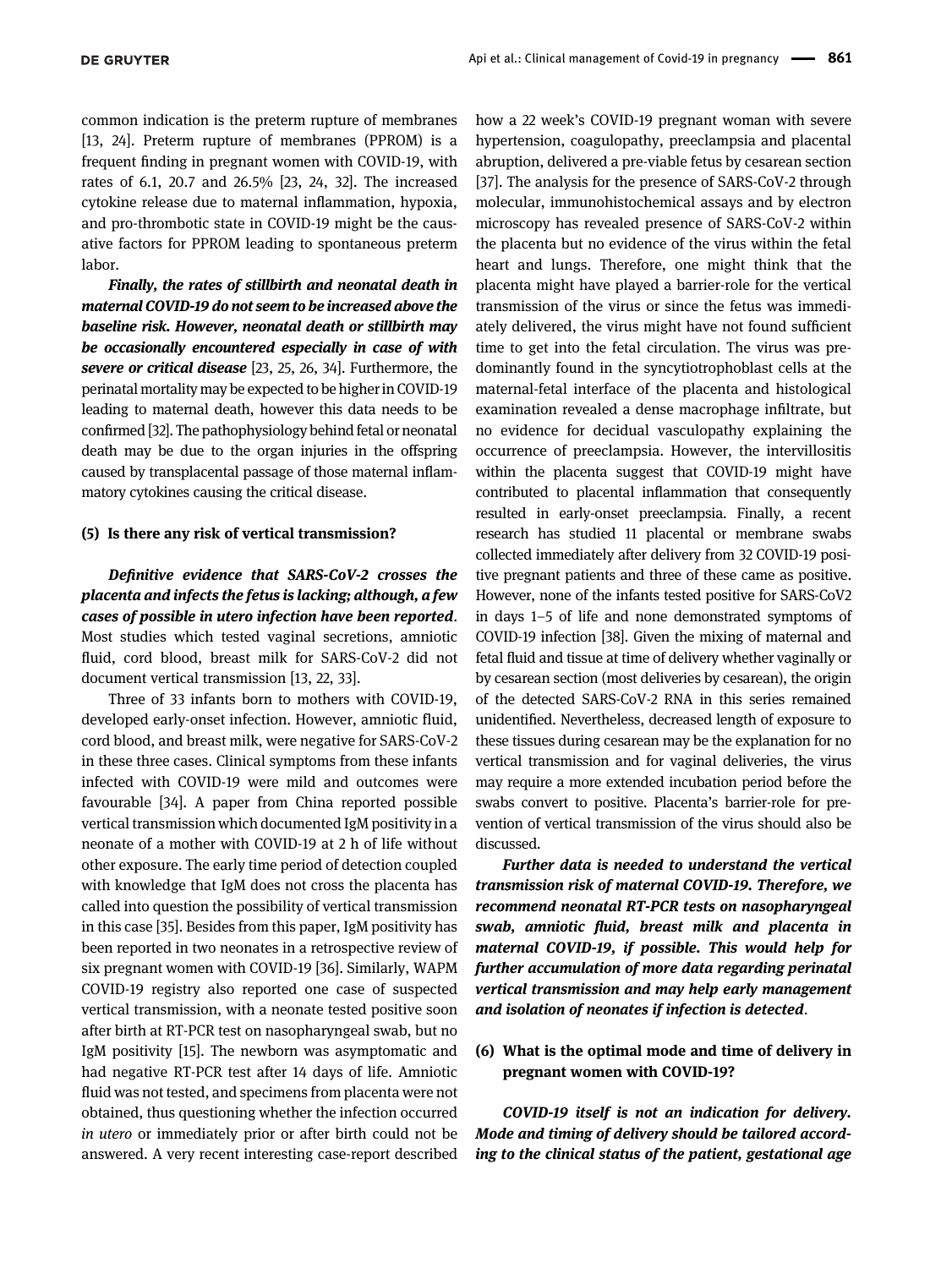and fetal well-being. However, according to the existing evidence, most of the pregnant women with COVID-19 in their third trimester have been delivered by caesarean section immediately following the diagnosis of COVID-19 [\[22](#page-8-13)–25]. The possible explanations for this effect of COVID-19 on the time and mode of delivery was most probably to protect the mother, the fetus and the caring health care personnel. Immediate cesarean delivery of a woman with COVID-19 would have been expected to reduce the burden of the pregnancy on the infected maternal lungs before progression of the disease to severe or critical stages requiring intensive care support or mechanical ventilation, to reduce the risk of fetal demise and to reduce the transmission of the virus to the obstetric team by reducing the length of exposure in active labor management and eliminating the need for aggressive pushing which would cause aerosolization of the virus particles. However, the role of cesarean for reducing these risks is not evidence based. Furthermore, emergent cesarean delivery of a woman with COVID-19 would increase her odds for premature delivery as has been shown in WAPM COVID-19 registry and many other small cohorts or case-series [[22](#page-8-13)– [25](#page-8-13)]. This would in turn lead to an increased risk of neonatal complications. Nevertheless, other than obstetric contraindications, vaginal delivery in a COVID-19 pregnant woman is not contraindicated unless her medical condition would cause fetal hypoxia or fetal distress due to her lowered oxygen saturation or would interfere with her pushing. An operative vaginal delivery may be considered to shorten the second stage since active pushing while wearing a surgical mask or N-95 mask may be difficult for the patient. If there is an indication for cesarean, delivery should be performed in an operating room with negative pressure (if available) and with obstetric team properly donned with personal protective equipment (PPE) (respirator, goggle, face protective shield, surgical gown and gloves). Regional anesthesia is superior to general anesthesia both for maternal benefit and prevention of exposure to the healthcare team given the aerosolizing effect of intubation. Since there is insufficient evidence regarding delayed cord clamping and the possibly related the risk of infection to the newborn via direct contact, we do not recommend delayed cord clamping in neonates of mothers with COVID-19. Since the presence of SARS-CoV-2 has been demonstrated within the placenta and the membranes, placental tissue should be treated as infectious tissues and disposed of or sent to the pathological and microbiological examination appropriately [\[37, 38](#page-9-3)].

(7) How are pregnant women with COVID-19 and their neonates cared for? Is breastfeeding contraindicated?

Pregnant women with mild COVID-19 with normal vital signs, no difficulty or shortness of breath, no clinical indication for imaging or treatment which is the case in around 85% of cases, the patient can be managed at **home.** However, any abnormal vital signs or difficulty in breathing requiring oxygen therapy or pulmonary CT may require hospital admission. COVID-19 is not an indication for preterm delivery, In particular, delivery should not be planned in the first 14 days following the diagnosis of infection. Since the course of COVID-19 is mostly mild, obstetricians should not rush to deliver their pregnant patients unless there are any maternal or fetal indications. When pregnant women with COVID-19 are admitted for labor, routine care should be given to asymptomatic women. If negative-pressure isolation rooms are not available, patients should be isolated in single rooms, or grouped together once COVID-19 infection has been confirmed. The woman should wear at least a surgical mask or N95 mask in case of sufficient facility and all staff and physicians in the room during the second stage of labor or cesarean delivery should be wearing full PPE including gown, gloves, eye protection, and N95 mask. However most health authorities have stated the opinion that second stage is not considered an aerosol-generating procedure [[39](#page-9-5)]. When features of severe illness such as dyspnea, hypoxia, >50% lung involvement, respiratory failure, shock, or multiorgan system dysfunction develop, transfer to the intensive care unit may be required. The woman may be transferred back to the postpartum unit with continuous  $O_2$  monitoring when an improvement of clinical condition is observed, with milder symptoms of the disease, decreased oxygen requirement and stable conditions for at least 24 h. COVID-19 mothers should not be separated from their neonates unless the mother's poor condition to care for her baby. If the mother is unable to take care of her baby, another family caregiver may be identified. The recommendation of not separating the mother and her newborn is based on the fact that the neonatal risk of COVID-19 is low and if infection occurs, it is typically mild or asymptomatic. Furthermore, the existing evidence suggests that SARS CoV-2 is not detectable in the human milk of mothers with COVID-19. On the other hand, breastfeeding provides protection to newborn infants against many illnesses during early life and is the best source of nutrition for most infants. The mother should be advised to perform frequent hand hygiene with soap and water or alcohol-based disinfectant, especially before contact with her child and to wear a surgical or N95 mask until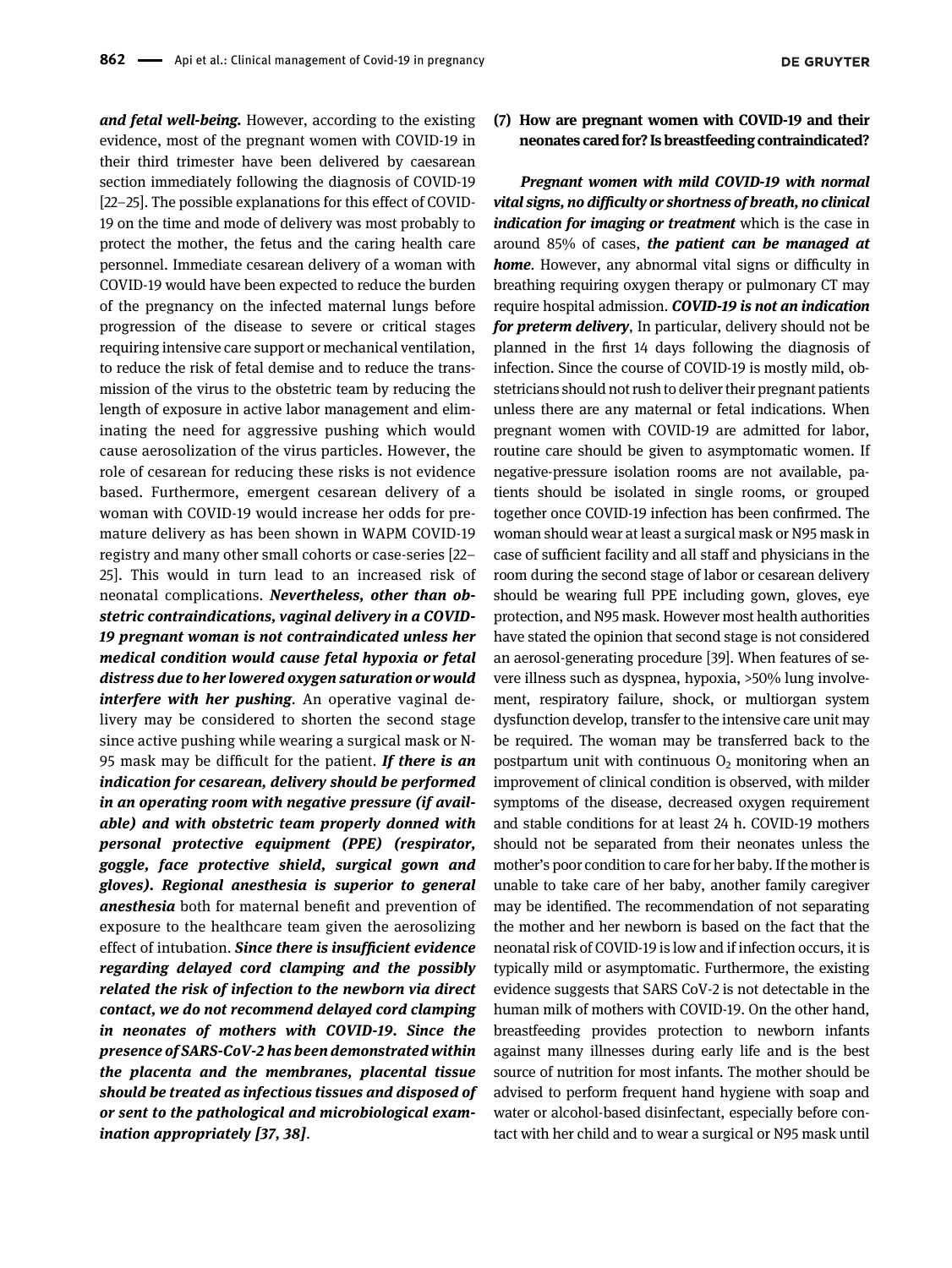14 days of symptoms resolution or at least two negative RT-PCR results of nasopharyngeal swab or occurrence of SARS-CoV-2 IgG antibodies in the maternal serum.

Treatment for mild illness is focused on symptoms, no antiviral treatment is currently recommended for mild cases of COVID-19. Acetaminophen and adequate hydration should be used to control fever because the antiviral treatment has a close association with congenital defects especially in the first trimester exposure. Patient should self-isolate in the home for 14 days after the diagnosis and they should be checked every 24–48 h by the local health system. They should be instructed to give information to the hospital if they experience worsening dyspnea, fever resistant to anti-pyretics, intolerance to oral hydration and other obstetric complaints. Any pregnant patient with respiratory symptoms should be admitted as an inpatient. As with other non-pregnant patients symptoms compatible with severe COVID-19 may be listed as follows [[40](#page-9-6)]:

- $SpO<sub>2</sub> \leq 93\%$  on room air at sea level (however, since pregnant population's oxygenation targets are higher due to need for fetal perfusion,  $a$  higher cut-off for  $Sp0<sub>2</sub>$  such as <95% may be suggested in the pregnant population).
- Respiratory rate >30/m.
- $PaO_2/FiO_2$  <300.
- Lung infiltrates >50%.
- Maternal tachycardia  $>120$  not improved with fluids.
- Hypertension defined by systolic blood pressure >140 mmHg or diastolic blood pressure >90 mmHg on two separate measurements at reasonably spaced intervals in the absence of chronic hypertension or hypotension with systolic blood pressure <90 or diastolic blood pressure <50 mmHg.
- Persistent fever.
- Elevated creatinine or new thrombocytopenia.

If hospitalization is indicated, ideally the care should be provided in a facility that has the capability to conduct close perinatal monitoring. Since severe disease slightly increases the risk of perinatal complications such as fetal distress, intrauterine fetal loss, premature rupture of membranes, close fetal surveillance is required in these patients when admitted to the hospital.

A low threshold in pregnant women evaluation is encouraged and suggested criteria indicating the opportunity of ICU transfer include increased work of breathing, increasing tachypnea, increasing oxygen need,  $PCO<sub>2</sub> > 40$  or pH < 7.35, hypotension or oliguria

### despite adequate fluids, chest pain, worsening tachycardia and altered mental status.

(8) Which medication are effective? Treatment for COVID-19 is evolving rapidly. It is important to emphasize that none of the anti-viral medications has been approved by the FDA for the treatment of COVID-19.

Anti-viral medications are usually not used in patients with mild symptoms of COVID-19. However, they have been frequently used in study and hospital protocols in patients requiring hospitalization in order to decrease viral replication and maternal inflammatory response.

Chloroquine that has been used in COVID-19 treatment worldwide is an antimalarial drug. **Hydroxy**chloroquine is an analog of chloroquine used to treat autoimmune diseases, like systemic lupus erythematosus (SLE) and rheumatoid arthritis (RA). Hydroxychloroquine has the advantage of having fewer less severe toxicities and fewer drug-drug interactions than chloroquine.

Hydroxychloroquine (HCQ) is an investigational agent for the treatment of COVID-19 and has not yet been demonstrated to be effective in pregnancy [\[13\]](#page-8-8). HCQ is considered safe to continue for the management of rheumatologic diseases, such as systemic lupus erythematosus (SLE), in pregnancy. Several studies of women in whom HCQ therapy was continued in pregnancy revealed no adverse fetal outcomes [\[41\]](#page-9-7). Additionally, HCQ is considered safe to use in lactating mothers because of low levels detected in breast milk. Women with severe disease, or with other risk factors for progression of moderate disease are usually prescribed HCQ despite the fact that insufficient clinical data is present to recommend either for or against using chloroquine or hydroxychloroquine for the treatment of COVID-19 [\[40](#page-9-6)].

Reports have documented serious arrhythmias in patients with COVID-19 treated with chloroquine or hydroxychloroquine, often in combination with azithromycin and other medicines that prolong the QTc interval, therefore Food and Drug Administration (FDA) recommends against the use of chloroquine or hydroxychloroquine for the treatment of COVID-19 outside of the setting of a hospital or clinical trial. When chloroquine or hydroxychloroquine is used, the QTc interval should be monitorized [\[42\]](#page-9-8). Highdose chloroquine (600 mg twice daily for 10 days) has been compared with lower-dose chloroquine (450 mg twice daily for one day, followed by 450 mg once daily for four days) where in addition, all of the participants received azithromycin and 89% of the participants received oseltamivir. This study was abandoned early when preliminary results showed higher rates of mortality and QTc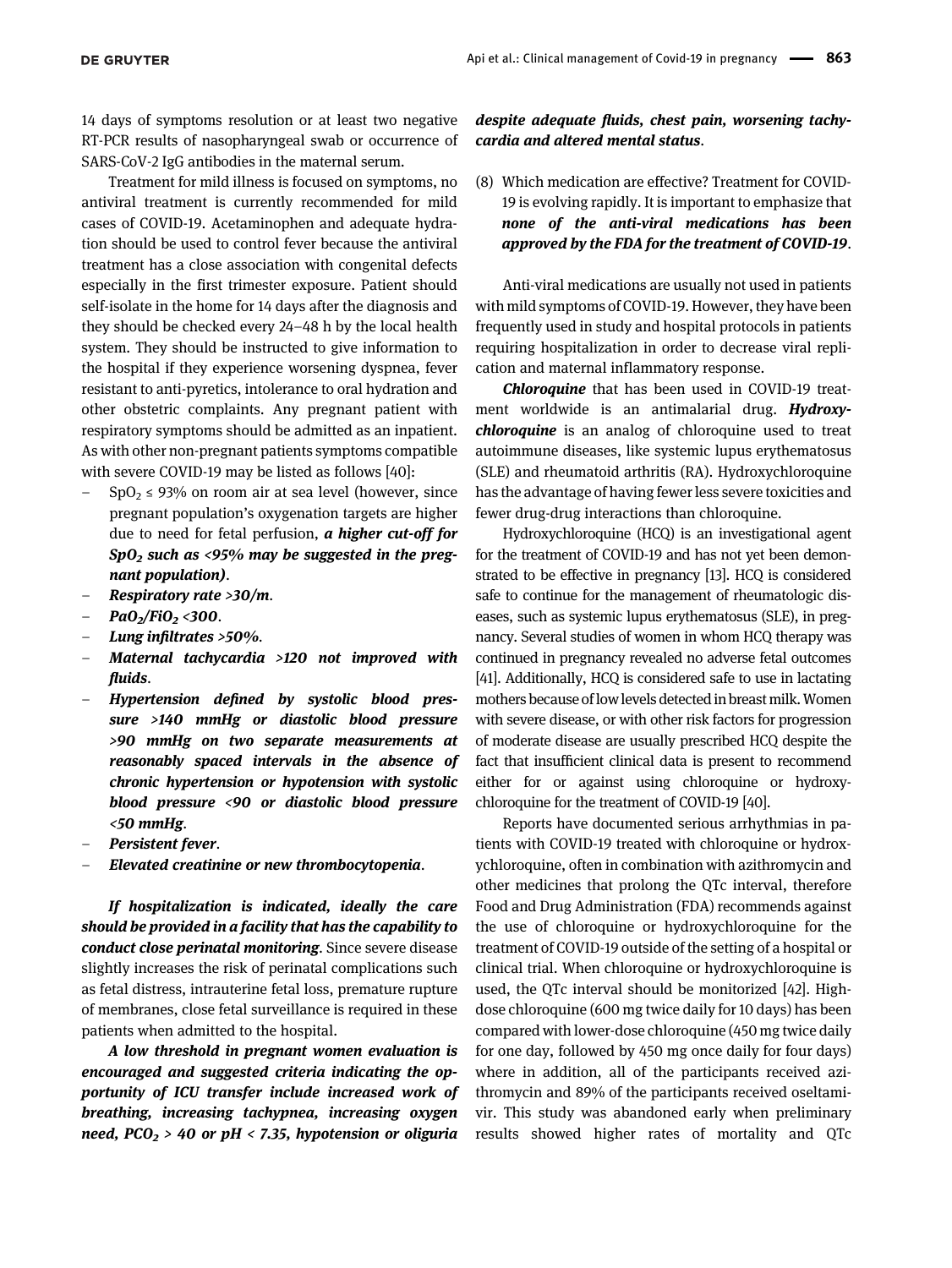prolongation in the high-dose chloroquine group [[40](#page-9-6)]. Therefore, the high-doses are not recommended in the treatment of moderate-severe COVID-10 pregnant women. The combination of azithromycin with HCQ should not be recommended unless there is a secondary bacterial infection requiring antibiotherapy.

HIV protease inhibitors (Lopinavir/ritonavir) are inhibitors of SARS-CoV 3CLpro in vitro, and this protease appears highly conserved in SARS-CoV-2 [\[43\]](#page-9-9). Although lopinavir/ritonavir has in vitro activity against SARS-CoV, higher than tolerable levels of the drug are probably required to achieve significant inhibition in vivo [\[44\]](#page-9-10). There is wide experience with the use of lopinavir/ritonavir in pregnant women with HIV, and no teratogenicity has been shown due to its low placental transfer [\[40\]](#page-9-6). However, the data showing the efficacy of lopinavir/ritonavir in patients with COVID-19 is very limited and most probably higher doses than HIV treatment is required for SARS-CoV-2 treatment.

**Remdesivir** is an investigational antiviral agent that has not yet been studied in pregnant women. Remdesivir binds to the viral RNA-dependent RNA polymerase, inhibiting viral replication through premature termination of RNA transcription. Remdesivir is not approved by the Food and Drug Administration (FDA), Still it is available through an FDA emergency use authorization (EUA) for the treatment of hospitalized adults, children and pregnant women with COVID-19 and is currently being investigated in clinical trials [\[40\]](#page-9-6). Some preliminary data from a multinational, randomized, placebo-controlled trial (Adaptive COVID-19 Treatment Trial [ACTT]) of hospitalized patients with COVID-19 showed that patients who were randomized to receive remdesivir had a shorter time to clinical recovery than those who received placebo. However, the clinical trial data assessing the role of remdesivir for patients with mild to moderate COVID-19 is very limited. Therefore, remdesivir for the treatment of COVID-19 in hospitalized patients with severe disease may be recommended but not in mild-moderate disease.

Immunomodulators are among the investigational therapies in patients with COVID-19. However, for now, there are insufficient data to recommend either for or against the use of COVID-19 convalescent plasma or SARS-CoV-2 immune globulins for the treatment of COVID-19 [\[40\]](#page-9-6). The data regarding the use of Interleukin-1 inhibitors (e.g., anakinra) and Interleukin-6 inhibitors (e.g., sarilumab, siltuximab, tocilizumab) is also very insufficient to recommend either for or against the use of the following agents for the treatment of COVID-19. Therefore, their routine use in COVID-19 or pregnancy unless part of a clinical trial is not advised. Among these, only Tocilizumab may be considered for off-label use in

pregnant women who have severe or critical COVID-19 with the suspicion of cytokine activation syndrome with elevated IL-6 levels as a last resort or based on a clinical research protocol.

Favipiravir, also known as T-705 or Avigan, is a pyrazine derivative that acts as an inhibitor of viral RNA-dependent RNA polymerase, causing chain termination and preventing RNA elongation. Favipiravir has demonstrated activity against influenza viruses, especially for those that are oseltamivir-resistant, and has been approved in Japan and China for the treatment of novel influenza virus infections [\[45](#page-9-11)]. A prospective, multi-center, randomized trial in China comparing favipiravir with umifenovir but not published in a peer-review journal, demonstrated a higher clinical recovery rate at day 7 in those receiving favipiravir among moderately ill patients but not among mildly or severely ill patients [\[46\]](#page-9-12). This antiviral has been used in many hospitalized COVID-19 patients with moderate disease progressing to severe disease in many hospital or national protocols but the data still remains very limited to recommend its routine use in patients with COVID-19. On the other hand, favipiravir is a mutagen and has the potential for both teratogenicity and embryotoxicity in humans. Therefore, its use in pregnancy is contraindicated.

# Conclusions

The COVID-19 pandemic has rapidly emerged as a serious threat to maternal, fetal and neonatal patients throughout the world. The WAPM through the efforts of perinatalogists around the world has endeavored to provide clinical guidance to assist practitioners in their individual locals. It is essential that management be based on the best evidence available as it emerges. With conscientious attention and diligence the war against the COVID-19 pandemic will be managed effectively and eventually won.

Research funding: No funding.

Author contributions: All authors have accepted responsibility for the entire content of this manuscript and approved its submission.

Competing interests: No conflict of interest.

# References

<span id="page-7-0"></span>1. Spinato G, Fabbris C, Polesel J, et al. Alterations in smell or taste in mildly symptomatic outpatients with SARS-CoV-2 infection. JAMA. 2020.<https://doi.org/10.1001/jama.2020.6771>. Published online April 22, 2020.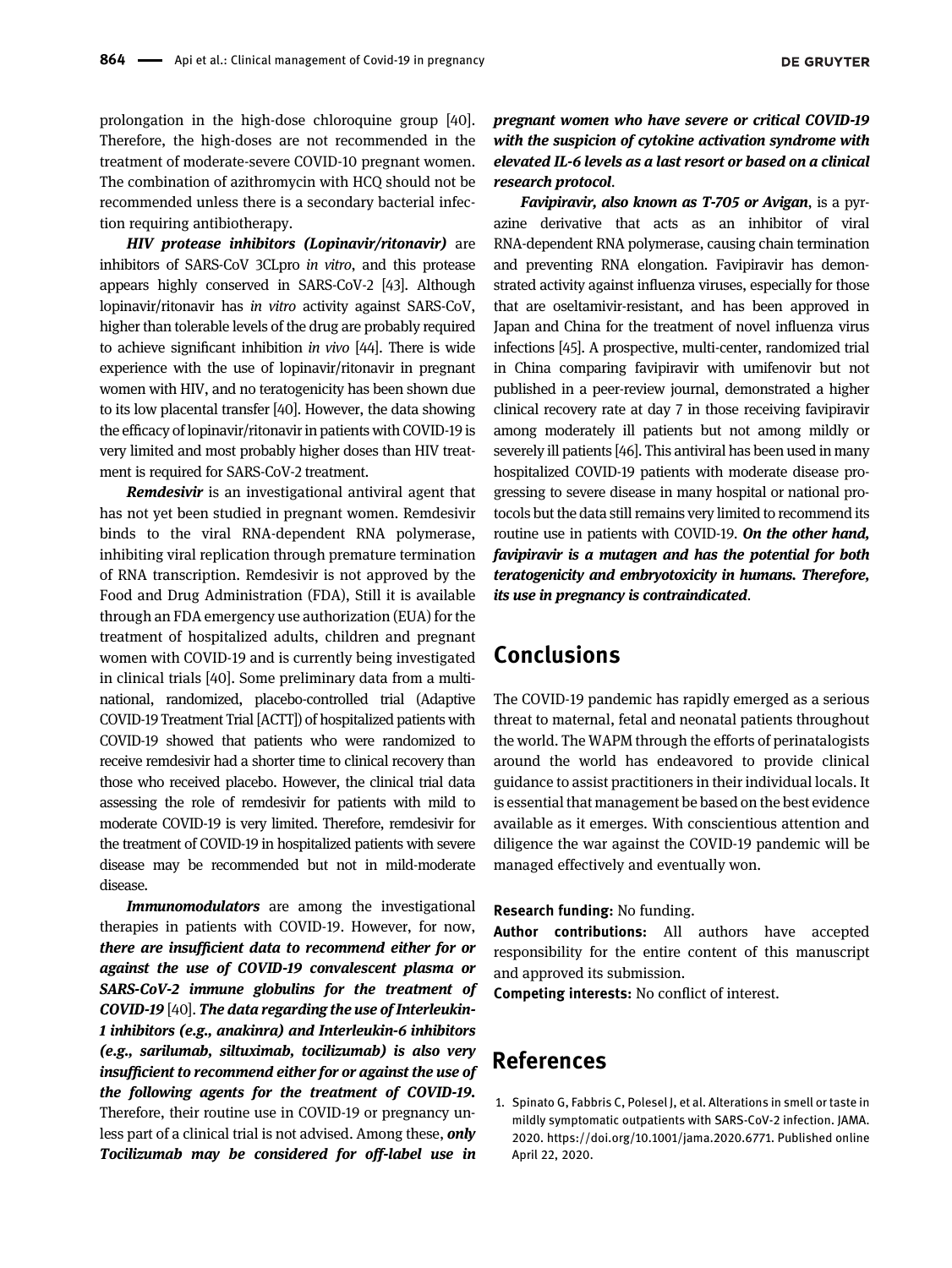- <span id="page-8-0"></span>2. Wang D, Hu B, Hu C, Zhu F, Liu X, Zhang J, et al. Clinical characteristics of 138 hospitalized patients with 2019 novel coronavirus infected pneumonia in Wuhan, China. JAMA 2020; 323:1061–1069.
- <span id="page-8-1"></span>3. Breslin N, Baptiste C, Gyamfi-Bannerman C, et al. COVID-19 infection among asymptomatic and symptomatic pregnant women: two weeks of confirmed presentations to an affiliated pair of New York City hospitals. Am J Obstet Gynecol MFM 2020;2: 100118. [published online ahead of print, 2020 Apr 9].
- <span id="page-8-2"></span>4. American College of Radiology. ACR recommendations for the use of chest radiography and computed tomography (CT) for suspected COVID-19 infection. [www.acr.org/Advocacy-and-](http://www.acr.org/Advocacy-and-Economics/ACR-Position-Statements/Recommendations-for-Chest-Radiography-and-CT-for-Suspected-COVID19-Infection)[Economics/ACR-Position-Statements/Recommendations-for-](http://www.acr.org/Advocacy-and-Economics/ACR-Position-Statements/Recommendations-for-Chest-Radiography-and-CT-for-Suspected-COVID19-Infection)[Chest-Radiography-and-CT-for-Suspected-COVID19-Infection](http://www.acr.org/Advocacy-and-Economics/ACR-Position-Statements/Recommendations-for-Chest-Radiography-and-CT-for-Suspected-COVID19-Infection) [Accessed 5 Apr 2020].
- <span id="page-8-3"></span>5. Salehi S, Abedi A, Balakrishnan S, Gholamrezanezh. Coronavirus Disease 2019 (COVID-19): a systematic review of imaging findings in 919 patients. Am J Roentgenol 14 March 2020;214:1–7. ISSN 0361-803XPMID 32174129.
- 6. Lee EYP, Ng M-Y, Khong P-L. COVID-19 pneumonia: what has CT taught us?. Lancet Infect Dis 2020;20:384–385.
- <span id="page-8-4"></span>7. McCollough CH, Schueler BA, Atwell TD, et al. Radiation exposure and pregnancy: when should we be concerned? Radiographics 2007;27:909–17. Discussion 917–908.
- 8. Wagner L, Applegate K. ACR practice guideline for imaging pregnant or potentially pregnant adolescents and women with ionizing radiation. Reston, VA, USA: American College of Radiology; 2008:p. 1–15. [https://www.acr.org/-/media/ACR/](https://www.acr.org/-/media/ACR/Files/Practice-Parameters/Pregnant-Pts.pdf?la=en) [Files/Practice-Parameters/Pregnant-Pts.pdf?la=en](https://www.acr.org/-/media/ACR/Files/Practice-Parameters/Pregnant-Pts.pdf?la=en).
- <span id="page-8-5"></span>9. Lippi G, Simundic A, Plebani M. Potential preanalytical and analytical vulnerabilities in the laboratory diagnosis of coronavirus disease 2019 (COVID-19). Clinical Chemistry and Laboratory Medicine (CCLM); 2020. Ahead of Publication <https://doi.org/10.1515/cclm-2020-0285> Published online: 16 Mar 2020.
- 10. Tahamtana A, Ardebilib A. Real-time RT-PCR in COVID-19 detection: issues affecting the results. Expert Rev Mol Diagn 2020;20:453–454. Published online: 2020 Apr.
- <span id="page-8-6"></span>11. Abbasi J. The promise and peril of antibody testing for COVID-19. Medical News & Perspectives. JAMA 2020;323:1881–3. April 17, 2020.
- <span id="page-8-7"></span>12. Dong Y, Mo X, Hu Y, et al. Epidemiological characteristics of 2143 pediatric patients with 2019 coronavirus disease in China. Pediatrics 2020;145:e20200702.
- <span id="page-8-8"></span>13. Breslin N, Baptiste C, Gyamfi-Bannerman C, et al. COVID-19 infection among asymptomatic and symptomatic pregnant women: two weeks of confirmed presentations to an affiliated pair of New York City hospitals. Am J Obstet Gynecol MFM 2020: 100118.<https://doi.org/10.1016/j.ajogmf.2020.100118> [published online ahead of print, 2020 Apr 9].
- <span id="page-8-9"></span>14. Sutton D, Fuchs K, D'Alton M, Goffman D. Universal screening for SARS-CoV-2 in women admitted for delivery. N Engl J Med 2020; 382:2163–2164. [published online ahead of print, 2020 Apr 13].
- <span id="page-8-10"></span>15. Di Mascio D, Sen C, Saccone G, Galindo A, Grünebaum A, et al. Risk factors associated with adverse fetal outcomes in pregnancies affected by Coronavirus Disease 2019 (COVID-19): analysis of the WAPM study on COVID-19 (in press).
- <span id="page-8-11"></span>16. Wu Z, McGoogan JM. Characteristics of and important lessons from the Coronavirus Disease 2019 (COVID-19) outbreak in China: summary of a report of 72,314 cases from the Chinese Center for

Disease Control and Prevention. JAMA 2020;323:1239–1242. [published online ahead of print, 2020 Feb 24].

- <span id="page-8-12"></span>17. Harris JW. Influenza occurring in pregnant women: a statistical study of thirteen hundred and fifty cases. JAMA 1919;72:978–80.
- 18. Freeman DW, Barno A. Deaths from Asian influenza associated with pregnancy. Am J Obstet Gynecol 1959;78:1172–5.
- 19. Callaghan WM, Creanga AA, Jamieson DJ. Pregnancy-related mortality resulting from influenza in the united states during the 2009–2010 pandemic. Obstet Gynecol 2015;126:486–90.
- 20. Wong SF, Chow KM, Leung TN, Ng WF, Ng TK, Shek CC, et al. Pregnancy and perinatal outcomes of women with severe acute respiratory syndrome. Am J Obstet Gynecol 2004 Jul;191:292–7.
- 21. Alfaraj SH, Al-Tawfiq JA, Memish ZA. Middle East Respiratory Syndrome Coronavirus (MERS-CoV) infection during pregnancy: report of two cases and review of the literature. J Microbiol Immunol Infect 2019;52:501–3.
- <span id="page-8-13"></span>22. Chen H, Guo J, Wang C, et al. Clinical characteristics and intrauterine vertical transmission potential of COVID-19 infection in nine pregnant women: a retrospective review of medical records [published correction appears in Lancet. 2020 Mar 28;395(10229):1038] [published correction appears in Lancet. 2020 Mar 28;395(10229):1038]. Lancet 2020;395: 809–15.
- <span id="page-8-19"></span>23. Della Gatta AN, Rizzo R, Pilu G, Simonazzi G. Coronavirus disease 2019 during pregnancy: a systematic review of reported cases. Am J Obstet Gynecol 2020;S0002-9378:30438–5. [published online ahead of print, 2020 Apr 18].
- 24. Yan J, Guo J, Fan C, et al. Coronavirus disease 2019 in pregnant women: a report based on 116 cases. Am J Obstet Gynecol 2020. <https://doi.org/10.1016/j.ajog.2020.04.014>.
- 25. Zaigham M, Andersson O. Maternal and perinatal outcomes with COVID-19: a systematic review of 108 pregnancies. Acta Obstet Gynecol Scand 2020.<https://doi.org/10.1111/aogs.13867> [published online ahead of print, 2020 Apr 7].
- <span id="page-8-14"></span>26. Hantoushzadeh S, Shamshirsaz AA, Aleyasin A, et al. Maternal death due to COVID-19 disease. Am J Obstet Gynecol 2020;S0002- 9378:30516-0. [published online ahead of print, 2020 Apr 28].
- <span id="page-8-15"></span>27. Schwartz DA, Graham AL. Potential maternal and infant outcomes from (Wuhan) Coronavirus 2019-nCoV infecting pregnant women: lessons from SARS, MERS, and other human coronavirus infections. Viruses 2020;12:194. Published 2020 Feb 10.
- <span id="page-8-16"></span>28. Rasmussen SA, Jamieson DJ, Uyeki TM. Effects of influenza on pregnant women and infants. Am J Obstet Gynecol 2012;207: S3–S8.
- 29. Moretti ME, Bar-Oz B, Fried S, Koren G. Maternal hyperthermia and the risk for neural tube defects in offspring: systematic review and meta-analysis. Epidemiology 2005;16:216–9.
- <span id="page-8-17"></span>30. Chen S, Huang B, Luo DJ, et al. Pregnancy with new coronavirus infection: clinical characteristics and placental pathological analysis of three cases. Zhonghua Bing Li Xue Za Zhi 2020;49: 418–23.
- <span id="page-8-18"></span>31. Ng WF, Wong SF, Lam A, et al. The placentas of patients with severe acute respiratory syndrome: a pathophysiological evaluation. Pathology 2006;38:210–8.
- <span id="page-8-20"></span>32. Di Mascio D, Khalil A, Saccone G, et al. Outcome of Coronavirus spectrum infections (SARS, MERS, COVID-19) during pregnancy: a systematic review and meta-analysis. Am J Obstet Gynecol MFM 2020:100107. [https://doi.org/10.1016/](https://doi.org/10.1016/j.ajogmf.2020.100107) [j.ajogmf.2020.100107](https://doi.org/10.1016/j.ajogmf.2020.100107) [published online ahead of print, 2020 Mar 25].